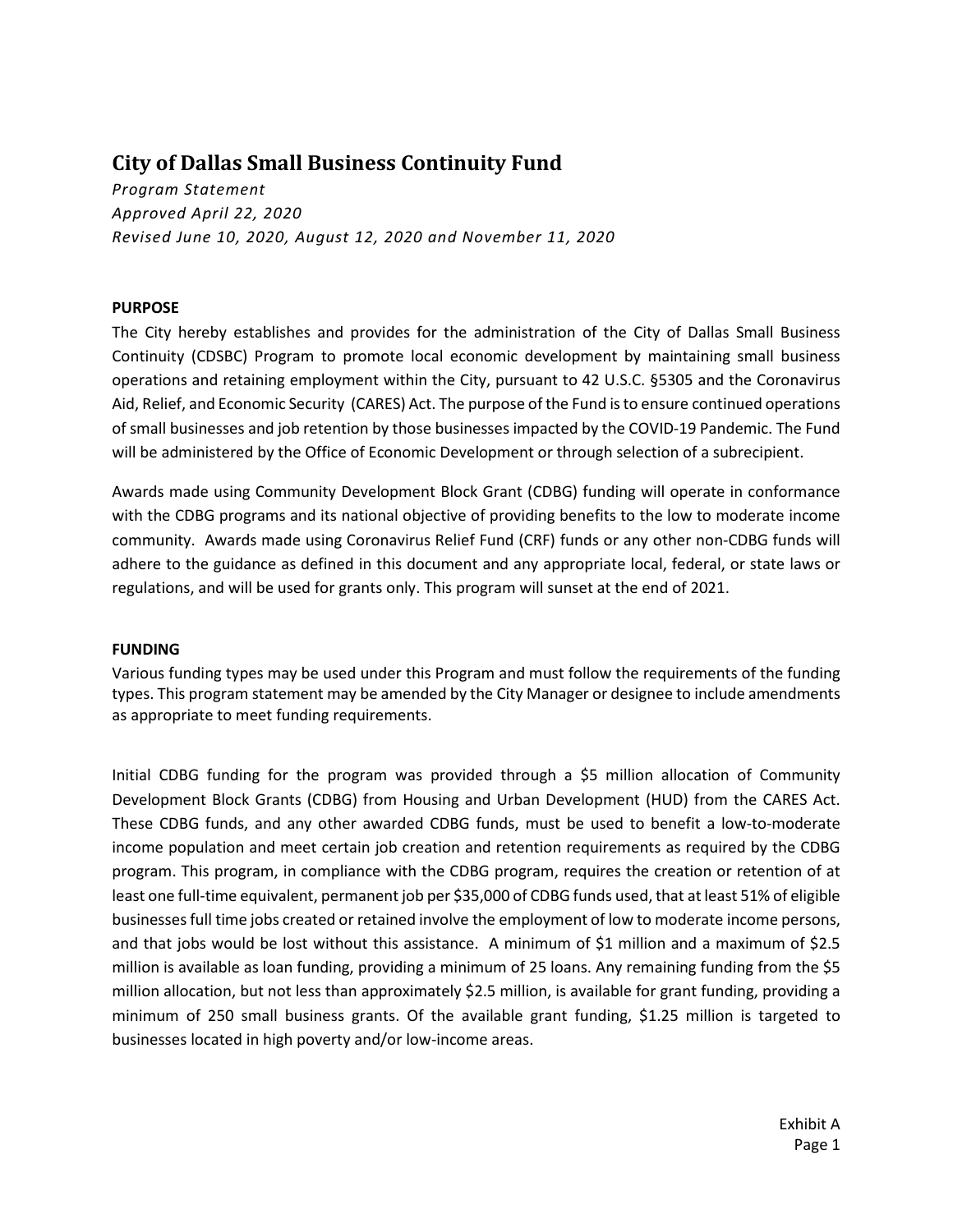City Council provided an additional \$2 million in CRF funds to be used for small business grants. These funds must be used to benefit small businesses with annual revenue of less than \$1.5 million. Additional funds, including CRF funds or any other non-CDBG funds, may be added at the sole discretion of the City Council. Additional outside funds as provided by private sector partners may also be added by donation to the City or by donation to the subrecipient or its contractor (third-party administrator) on behalf of the City. Any additional funding other than CDBG funding allocated to this Program will be available for grant funding.

# **BUSINESS ELIGIBLITY**

For purposes of this program statement, eligible small businesses for CDBG funding are those businesses that meet the following:

- **a. Geographic location requirement:** Businesses must be located in Dallas. Businesses not located within Dallas city limits are disqualified, in accordance with federal funding eligibility guidelines; and
- **b. Physical location requirement:** Businesses must operate out of a physical location within Dallas city limits. Physical location includes a 'brick and mortar' edifice, farmers market, and other types of physical spaces. This will be verified through a review of the Certificate of Occupancy as granted by the City of Dallas or other method; and
- **c. COVID-19-related harm requirement:** The business must be able to demonstrate that they have experienced a loss of income of at least 25% due to the COVID-19 pandemic; and
- **d. Micro-enterprise status requirement:** Microbusiness owners must meet the income requirements established by federal funding eligibility guidelines. Micro-business owners had to have low-moderate income (less than 80% of the Area Median Income). Micro-businesses had to employ five people or fewer, in accordance with federal funding eligibility guidelines; **OR**
- **e. Low to moderate income (LMI) employees requirement:** Businesses that do not meet the microbusiness definition must create or retain jobs to benefit the LMI population. Each business owner must submit an income eligibility certification form documenting the creation/retention of jobs for LMI residents of Dallas. Forms must indicate income levels and Dallas residency for employees.

|                             | 80% Area Median Income - Dallas MSA |        |        |        |        |        |        |        |
|-----------------------------|-------------------------------------|--------|--------|--------|--------|--------|--------|--------|
| # of People in<br>Household |                                     |        | 3      | 4      |        | 6      |        | 8      |
| Household<br>Income         | 48,300                              | 55,200 | 62,100 | 68,950 | 74,500 | 80,000 | 85,500 | 91,050 |

For purposes of this program statement, eligible small businesses for non-CDBG funding are those businesses that meet the following: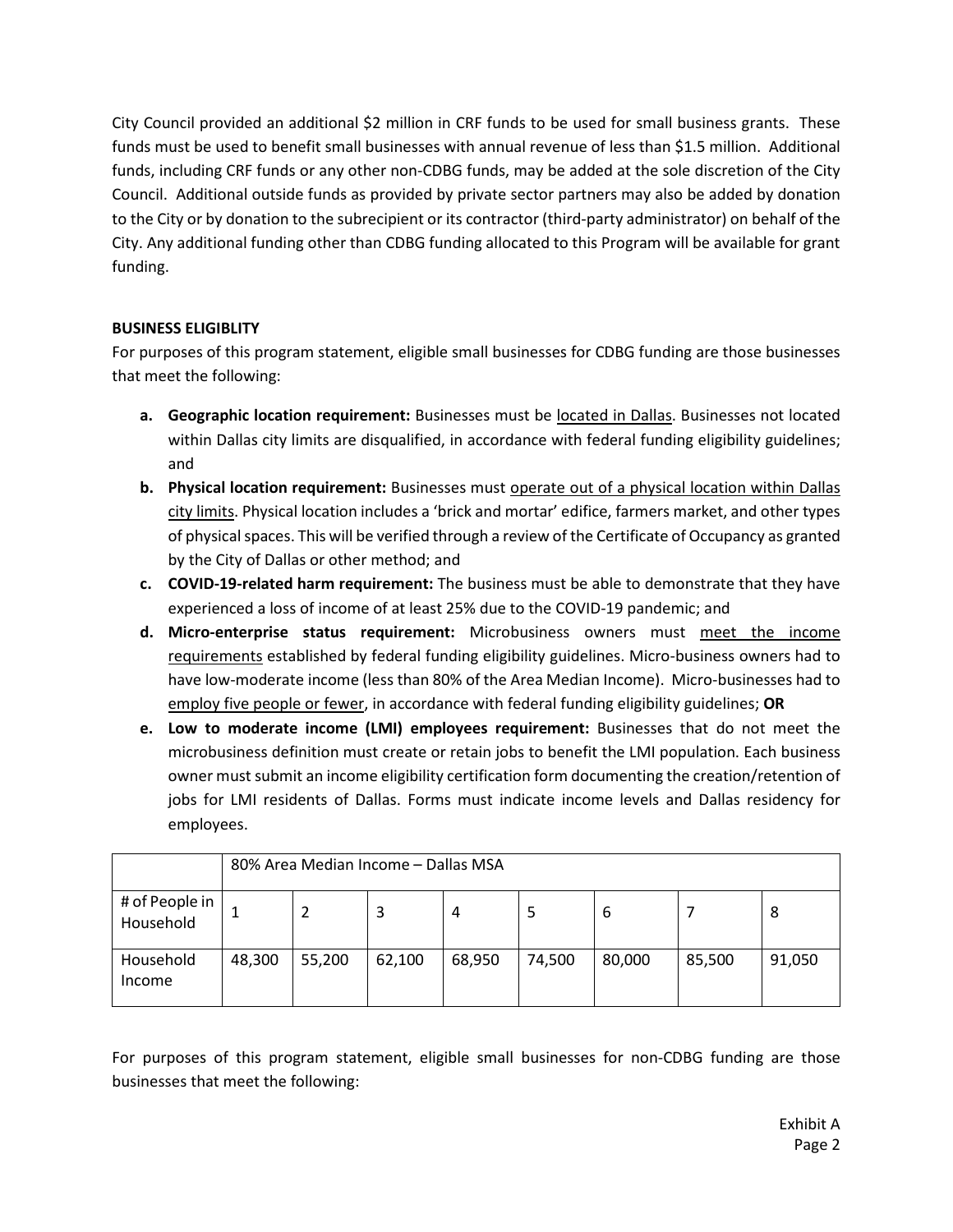- **a. Geographic location requirement:** Businesses must be located in Dallas. Businesses not located within Dallas city limits are disqualified, in accordance with federal funding eligibility guidelines for any non-CDBG federal funding; and
- **b. Physical location requirement:** Businesses must operate out of a physical location within Dallas city limits. Physical location includes a 'brick and mortar' edifice, farmers market, and other types of physical spaces. This will be verified through a review of the Certificate of Occupancy as granted by the City of Dallas or other method; and
- **c. COVID-19-related harm requirement:** The business must be able to demonstrate that they have experienced a loss of income of at least 25% due to the COVID-19 pandemic;

## **Program Requirements**

Businesses must demonstrate that they were in operations as of September 1, 2019. Eligible applicants under the CDBG program are low-to-moderate income (LMI) microbusiness owners (those with 5 or few employees, including themselves) and/or small businesses that employ (or had employed as of September 1, 2019) LMI workers. Small businesses are defined as those businesses with 50 or fewer employees and revenue under \$1.5 million. To comply with CDBG regulations, borrowers will provide the City with an income eligibility certification form from each applicant as well as a commitment to create and retain jobs and to report on creation and retention of jobs. Eligible applicants under the CRF program are small businesses defined as those businesses with 50 or fewer employees and revenue under \$1.5 million.

The fund will have a loan and a grant component; funding recipients can apply for either a loan or grant, but not both; however, loan applicants that are declined for loan funding due to underwriting criteria but otherwise meet eligibility requirements may be considered for a grant. CDBG requirements will apply to CDBG-funded loans and grants. Non-CDBG requirements will apply to non-CDBG funded grants.

Eligible businesses may receive a grant in an amount equal to the lessor of (i) \$\$15,000 or the amount determined by funding formulas. The grant size may be computed by one of two methods: (i) the company's average monthly payroll, rent or mortgage interest, utilities and any inventory costs total for the months of January, February and March 2020, multiplied by three or (ii) divide the annual revenue from 2019 by twelve (average monthly revenue) and multiply average monthly revenue times three. Either method may be used to determine grant size, but the maximum grant may not exceed \$15,000.

The public purpose of the grant shall be to maintain business operations or retain jobs to reimburse the costs of business interruption caused by the COVID-19 pandemic. Eligible Businesses shall execute a grant agreement committing the Eligible Business to retain or create at minimum one (1) full time job and continue its normal business operations to the extent allowed by local, state and federal law for at least six months after the date of payment of the financial assistance. Funds may be used for payroll, rent, and/or working capital.

Rather than a grant payment, businesses may opt to apply for a SBCF loan. Loans under this program would be a higher amount (up to \$50,000) with a very low interest rate of 0-1% and 6 months deferred payment, with a loan term of up to 5 years. (e.g. up to 12 months deferred payments and up to 4 years of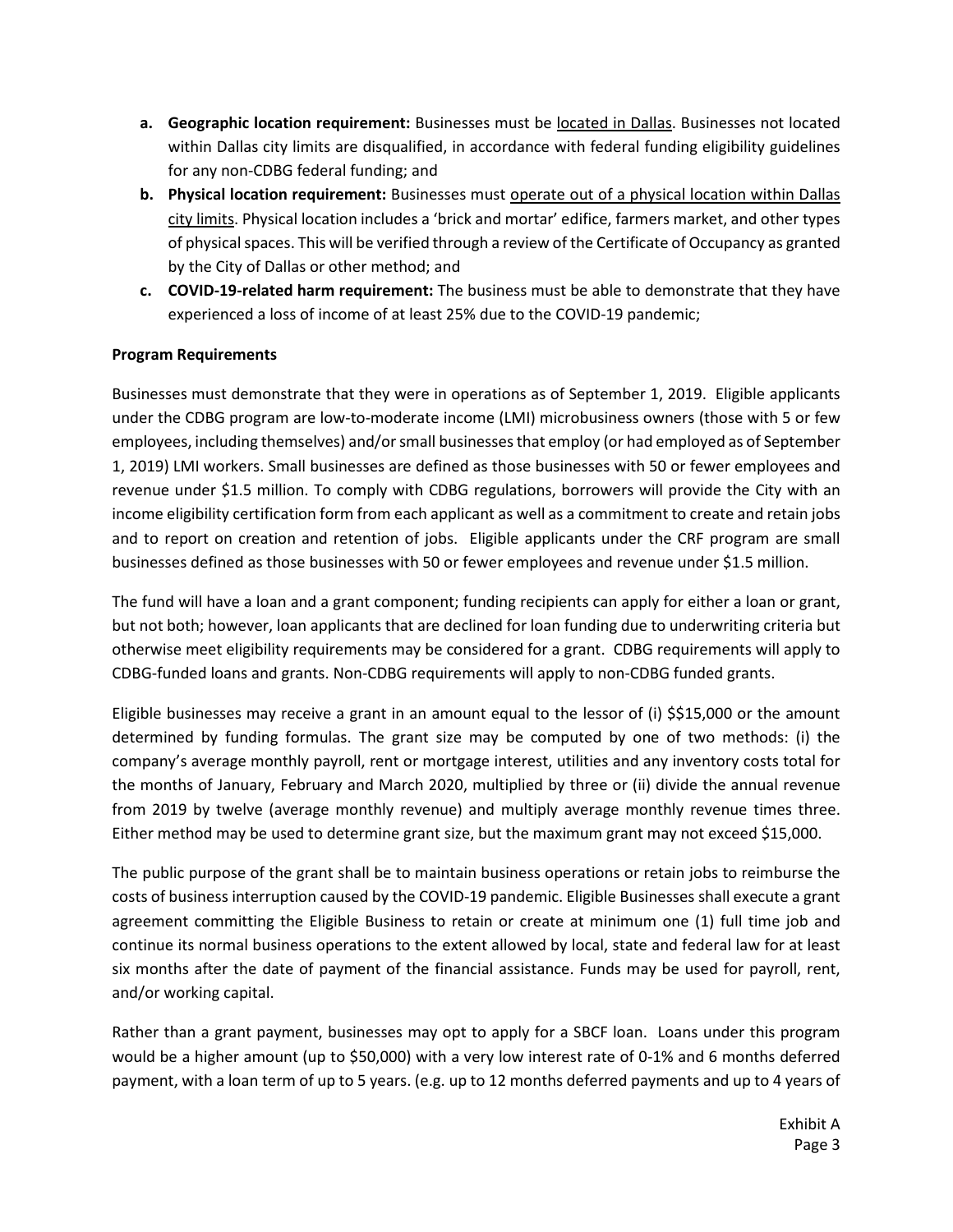repayment). The loan balance is due at the end of the term. Eligible Businesses shall execute a loan agreement committing the Eligible Businesses to retain or create at minimum one (1) full time job for loans equal to or less than \$35,0000, or at minimum two (2) full time jobs for loans greater than \$35,000 and continue its normal business operations to the extent allowed by local, state and federal law for at least six months after the date of payment of the financial assistance. The loan funds would meet the needs of small businesses who have a larger capital need. Funds may be used for payroll, rent, and/or working capital. Businesses would again need to demonstrate a 25% reduction in business as a result of the COVID-19 pandemic. The loan size may be computed by one of two methods: (i) the company's average monthly payroll, rent or mortgage interest, utilities and any inventory costs total for the months of January, February and March 2020, multiplied by three or (ii) divide the annual revenue from 2019 by twelve (average monthly revenue) and multiply average monthly revenue times three. Either method may be used to determine loan size; . the loan amount would be the lessor of three months expenses or \$50,000.

Applicants to the loan program who are declined during the underwriting process for a loan, but would otherwise be eligible for a SBCF grant may be considered for a SBCF grant, provided they meet the qualifications for a SBCF grant.

All loan and grant agreements executed before November 11, 2020 shall be subject to the program statement authorized by the Dallas City Council at the time the agreement was executed.

No more than one SBCF payment will be made per business.

The eligible business must execute a grant or loan agreement with the subrecipient or subrecipient's thirdparty administrator to secure the grantees' commitment to job retention and continued operation in consideration for the funding. The amount of the funding may be reduced if the funding recipient is able to get assistance from other sources including state or federal disaster relief or if the funding recipient is eligible to receive insurance proceeds for their losses. Applicants must disclose on the application if they are applying for additional funding and must report at 6 months if additional funding was received.

Complete applications for funding will be accepted from May 4, 2020 to May 11, 2020 at 11:59 p.m. Incomplete applications will be rejected. Afterwards, completed applications for grant and loan funding will be entered into a lottery for funding, with grants for businesses in high poverty/low income areas entered into a separate lottery. Completed applications for loan funding will also be selected in random order. Eligibility for the funding and execution of the funding agreement will include review of the application and supporting documentation including but not limited to:

- 1. Confirmation that business is engaged in activities that are regulated by the City of Dallas and contains appropriate licenses and permits to operate in the City.
- 2. Certification that the businesses is located in the City of Dallas.
- 3. Verification that entity is registered with Secretary of State of Texas as a valid business by September 1, 2019
- 4. Documentation that revenue has declined by 25% or more as a result of the COVID-19 pandemic.
- 5. Verification that the businesses have \$1.5 million or less than annual gross revenue in 2019